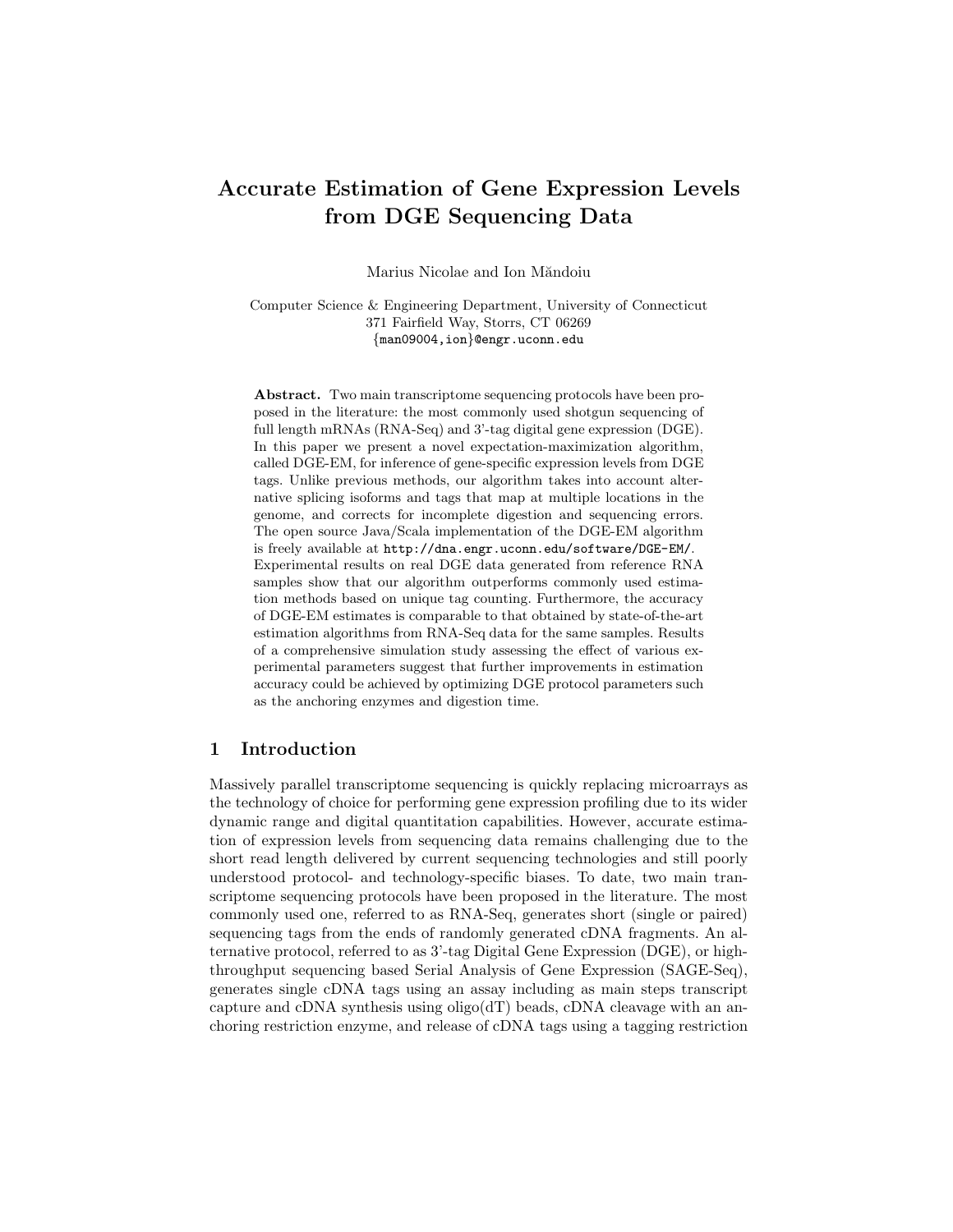enzyme whose recognition site is ligated upstream of the recognition site of the anchoring enzyme.

While computational methods for accurate inference of gene (and isoform) specific expression levels from RNA-Seq data have attracted much attention recently (see, e.g.,  $[4, 6, 8]$ ), analysis of DGE data still relies on direct estimates obtained from counts of uniquely mapped DGE tags [1, 10]. In part this is due to salient features of the DGE protocol, which, unlike RNA-Seq, guarantees that each mRNA molecule in the sample generates at most one tag and obviates the need for length normalization. Nevertheless, ignoring ambiguous DGE tags (which, due to the severely restricted tag length, can represent a sizeable fraction of the total) is at best discarding useful information, and at worst may result in systematic inference biases. In this paper we seek to address this shortcoming of existing methods for DGE data analysis. Our main contribution is a rigorous statistical model of DGE data and a novel expectation-maximization algorithm for inference of gene and isoform expression levels from DGE tags. Unlike previous methods, our algorithm, referred to as DGE-EM, takes into account alternative splicing isoforms and tags that map at multiple locations in the genome, and corrects for incomplete digestion and sequencing errors. Experimental results show that DGE-EM outperforms methods based on unique tag counting on a multilibrary DGE dataset consisting of 20bp tags generated from two commercially available reference RNA samples that have been well-characterized by quantitative real time PCR as part of the MicroArray Quality Control Consortium (MAQC).

We also take advantage of the availability of RNA-Seq data generated from the same MAQC samples to directly compare estimation performance of the two transcriptome sequencing protocols. While RNA-Seq is clearly more powerful than DGE at detecting alternative splicing and novel transcripts such as fused genes, previous studies have suggested that for gene expression profiling DGE may yield accuracy comparable to that of RNA-Seq at a fraction of the cost [7]. We find that the two protocols achieve similar cost-normalized accuracy on the MAQC samples when using state-of-the-art estimation methods. However, the current protocol versions are unlikely to be optimal. Indeed, the results of a comprehensive simulation study assessing the effect of various experimental parameters suggest that further improvements in DGE accuracy could be achieved by using anchoring enzymes with degenerate recognition sites and using partial digest of cDNA with the anchoring enzyme during library preparation.

# 2 DGE Protocol

The DGE protocol generates short cDNA tags from a mRNA population in several steps (Figure 1). First, PolyA+ mRNA is captured from total RNA using oligo-dT magnetic beads and used as template for cDNA synthesis. The double stranded cDNA is then digested with a first restriction enzyme, called Anchoring Enzyme (AE), with known sequence specificity (e.g., the NlaIII enzyme cleaves cDNA at sites at which the four nucleotide motif CATG appears). We refer to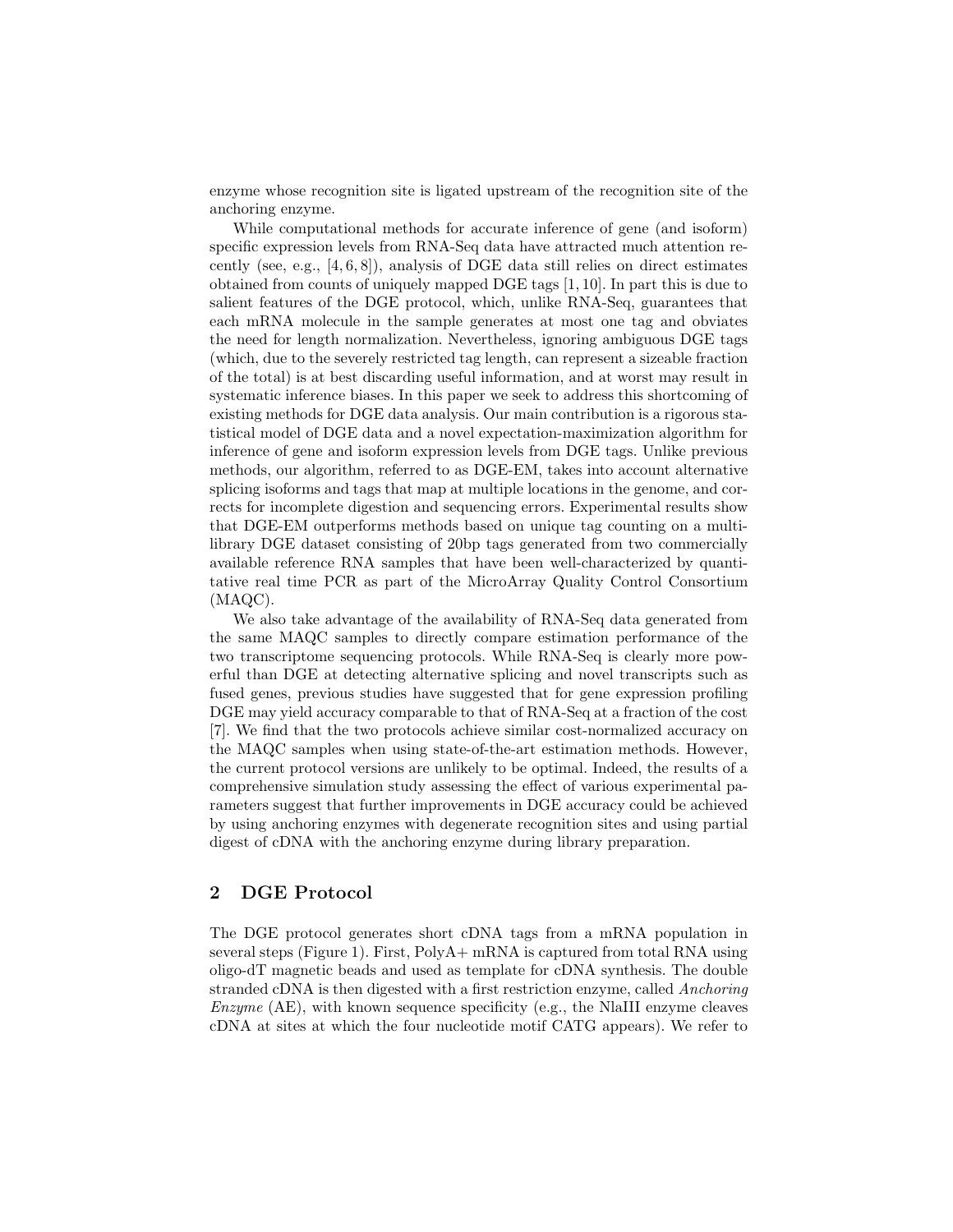

Fig. 1. Schematic representation of the DGE protocol



Fig. 2. Tag formation probability:  $p$  for the rightmost AE site, geometrically decreasing for subsequent sites

the cDNA sites cleaved by the anchoring enzyme as  $AE$  sites. The recognition site of a second restriction enzyme, called Tagging Enzyme (TE) is ligated to the fragments of cDNA that remain attached to the beads after cleavage with the AE, immediately upstream of the AE site. The cDNA fragments are then digested with TE, which cleaves several bases away from its recognition site. This results in very short cDNA tags (10 to 26 bases long, depending on the TE used), which are then sequenced using any of the available high-throughout technologies.

Since the recognition site of AE is only 4 bases long, most transcripts contain multiple AE sites. Under perfect experimental conditions, full digest by AE would ensure that DGE tags are generated only from the most 3′ AE site of each transcript. In practice some mRNA molecules release tags from other AE sites, or no tag at all. As in [10], we assume that the cleavage probability of the AE, denoted by p, is the same for all AE sites of all transcripts. Since only the most 3′ cleaved AE site of a transcript releases a DGE tag, the probability of generating a tag from site  $i = 1, \ldots, k$  follows a geometric distribution with ratio  $1 - p$  as shown in Figure 2, where sites are numbered starting from the 3' end. Note that splicing isoforms of a gene are likely to share many AE sites. However, the probability of generating a tag from a site is isoform specific since it depends on the number downstream AE sites on each isoform. Thus, although the primary motivation for this work is inference of gene expression levels from DGE tags, the algorithm presented in next section must take into account alternative splicing isoforms to properly allocate ambiguous tags among AE sites.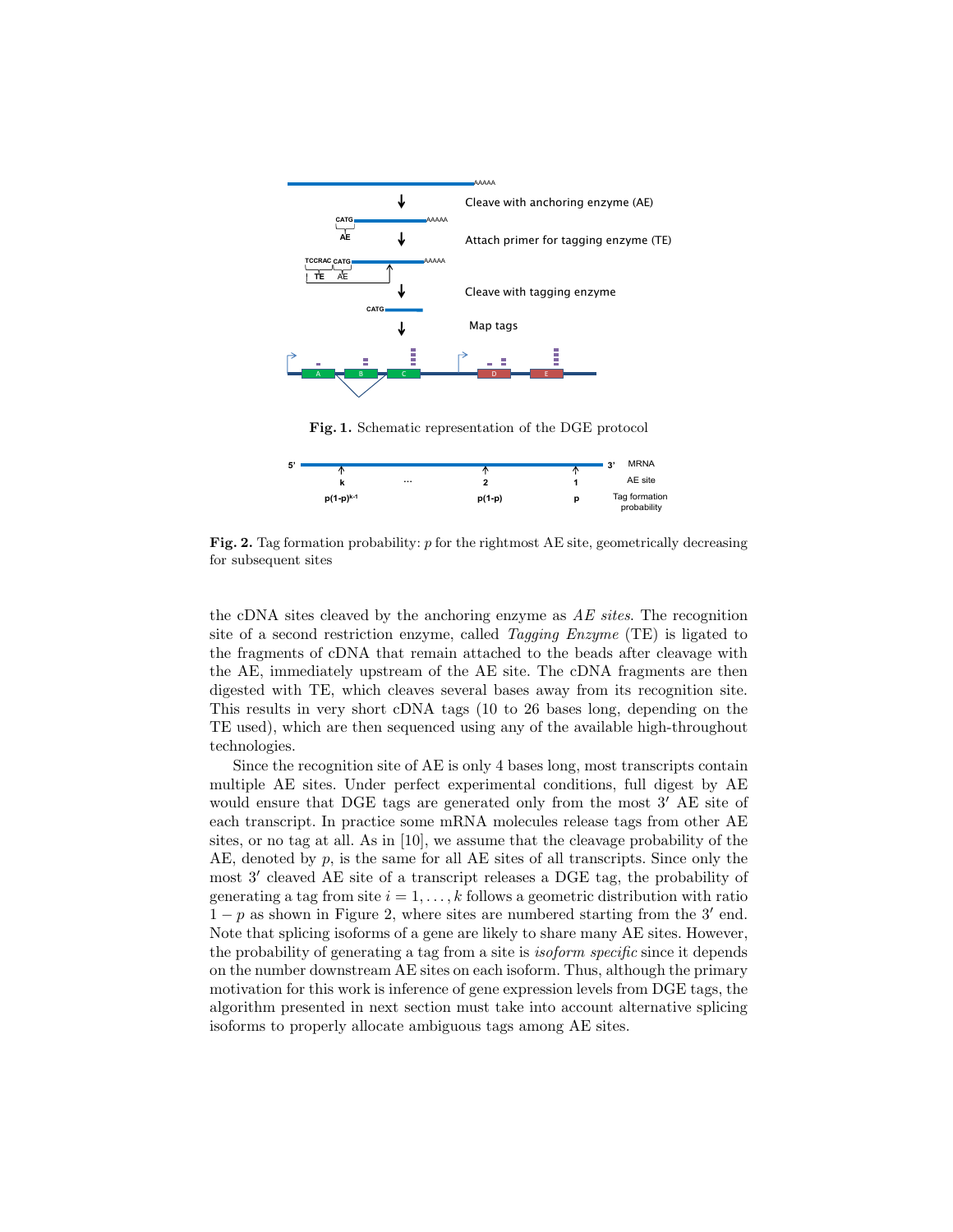## 3 DGE-EM Algorithm

Previous studies have either discarded ambiguous DGE tags (e.g. [1, 10]) or used simple heuristic redistribution schemes for rescuing some of them. For example, in [9] the rightmost site in each transcript is identified as a "best" site. If a tag matches several locations, but only one of them is a best site, then the tag is assigned to that site. If a tag matches multiple locations, none of which is a best site, the tag is equally split between these locations. In this section we detail an Expectation Maximization algorithm, referred to as DGE-EM, that probabilistically assigns DGE tags to candidate AE sites in different genes, different isoforms of the same gene, as well as different sites within the same isoform.

In a pre-processing step, a weight is assigned to each (DGE tag, AE site) pair, reflecting the conditional probability of the tag given the site that releases it. This probability is computed from base quality scores assuming that sequencing errors at different tag positions arise independently of one another. Formally, the weight for the alignment of tag t with the j<sup>th</sup> rightmost AE site in isoform i is  $w_{t,i,j} \propto$  $\prod_{k=1}^{|t|}[(1-\varepsilon_k)M_{t_k}+\frac{\varepsilon_k}{3}(1-M_{t_k})],$  where  $M_{t,k}$  is 1 if position k of tag t matches the corresponding position at site j in the transcript, 0 otherwise, while  $\varepsilon_k$  denotes the error probability of the  $k$ -th base of  $t$ , derived from the corresponding Phred quality score reported by the sequencing machine. In practice we only compute these weights for sites at which a tag can be mapped with a small (user selected) number of mismatches, and assume that remaining weights are  $0$ . To each tag  $t$ we associate a "tag class"  $y_t$  which consists of the set of triples  $(i, j, w)$  where i is an isoform, j is an AE site in isoform i, and  $w > 0$  is the weight associated as above to tag t and site j in isoform i. The collection of tag classes,  $y = (y_t)_t$ , represents the observed DGE data.

Let  $m$  be the number of isoforms. The parameters of the model are the relative frequencies of each isoform,  $\theta = (f_i)_{i=1,\dots,m}$ . Let  $n_{i,j}$  denote the (unknown) number of tags generated from AE site j of isoform i. Thus,  $x = (n_{i,j})_{i,j}$  represents the complete data. Denoting by  $k_i$  the number of AE sites in isoform i, by  $N_i = \sum_{j=1}^{k_i} n_{i,j}$  the total number of tags from isoform i, and by  $N = \sum_{i=1}^{m} N_i$ the total number of tags overall, we can write the complete data likelihood as

$$
g(x|\theta) \propto \prod_{i=1}^{m} \prod_{j=1}^{k_i} \left[ \frac{f_i(1-p)^{j-1}p}{S} \right]^{n_{i,j}} \tag{1}
$$

where  $S = \sum_{i=1}^{m} \sum_{j=1}^{k_i} f_i (1-p)^{j-1} p = \sum_{i=1}^{m} f_i (1-(1-p)^{k_i})$ . Put into words, the probability of observing a tag from site  $j$  in isoform  $i$  is the frequency of that isoform  $(f_i)$  times the probability of not cutting at any of the first  $j-1$  sites and cutting at the j<sup>th</sup>  $[(1-p)^{j-1}p]$ . Notice that the algorithm effectively downweights the matching AE sites far from the 3' end based on the site probabilities shown in Figure 2. Since for each transcript there is a probability that no tag is actually generated, for the above formula to use proper probabilities we have to normalize by the sum S over all observable AE sites.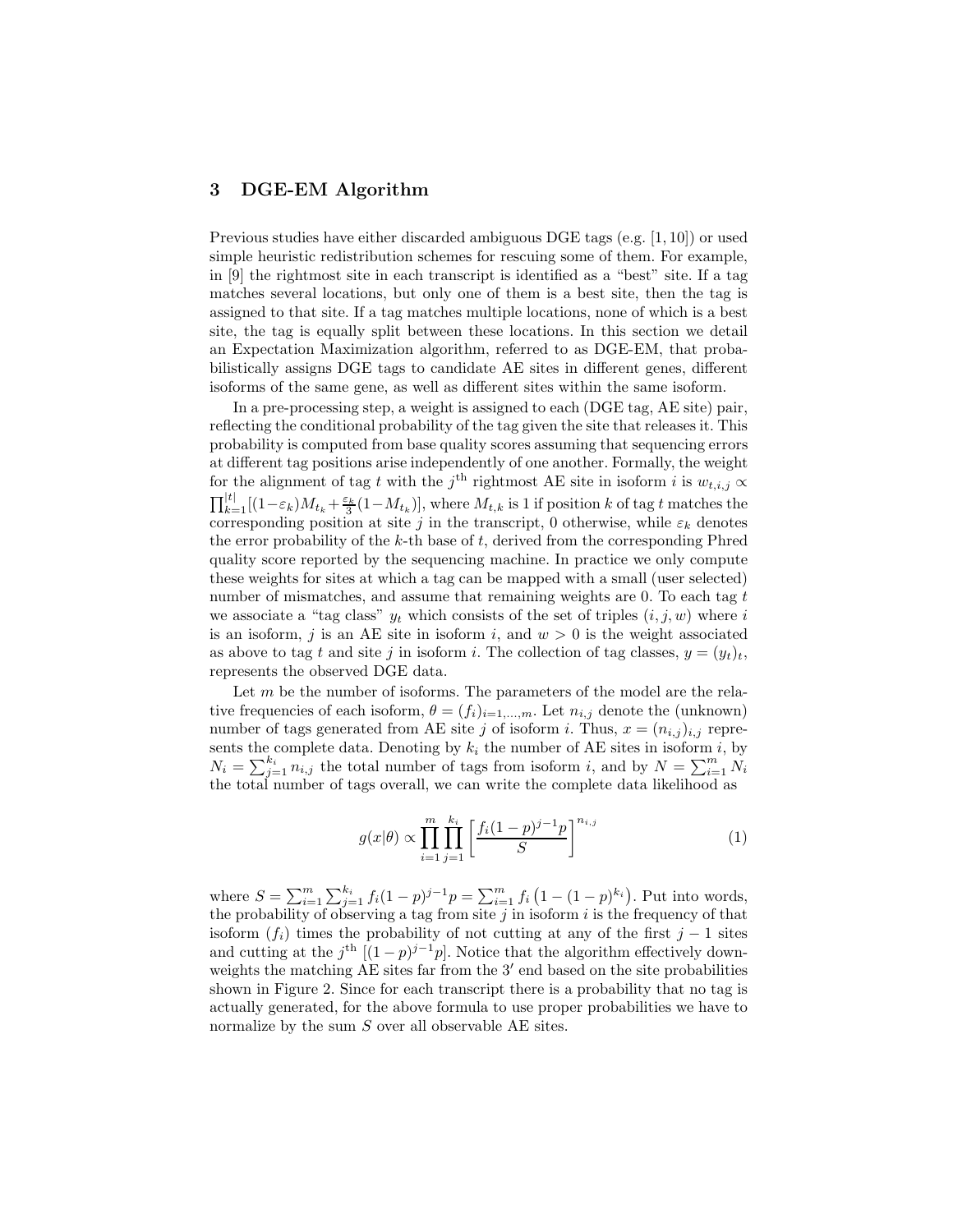Taking logarithms in (1) gives the complete data log-likelihood:

$$
\log g(x|\theta) = \sum_{i=1}^{m} \sum_{j=1}^{k_i} n_{i,j} \left[ \log f_i + (j-1) \log (1-p) + \log p - \log S \right] + \text{constant}
$$

$$
= \sum_{i=1}^{m} \sum_{j=1}^{k_i} n_{i,j} \left[ \log f_i + (j-1) \log (1-p) \right]
$$

$$
+ N \log p - N \log \left( \sum_{i=1}^{m} f_i \left( 1 - (1-p)^{k_i} \right) \right) + \text{constant}
$$

#### 3.1 E-Step

Let  $c_{i,j} = \{y_t | \exists w \text{ s.t. } (i, j, w) \in y_t\}$  be the collection of all tag classes that are compatible with AE site  $j$  in isoform  $i$ . The expected number of tags from each cleavage site of each isoform, given the observed data and the current parameter estimates  $\theta^{(r)}$ , can be computed as

$$
n_{i,j}^{(r)} := E(n_{i,j}|y, \theta^{(r)}) = \sum_{y_t \in c_{i,j}, (i,j,w) \in y_t} \frac{f_i(1-p)^{j-1}pw}{\sum_{(l,q,z) \in y_t} f_l(1-p)^{q-1}pz}
$$
(2)

This means that each tag class is fractionally assigned to the compatible isoform AE sites based on the frequency of the isoform, the probability of cutting at the cleavage sites where the tag matches, and the confidence that the tag comes from each location.

# 3.2 M-Step

In this step we want to select  $\theta$  that maximizes the Q function,

$$
Q(\theta|\theta^{(r)}) = E\left[\log g(x|\theta)|y, \theta^{(r)}\right] = \sum_{i=1}^{m} \sum_{j=1}^{k_i} n_{i,j}^{(r)} \left[\log f_i + (j-1)\log(1-p)\right] + N \log p - N \log \left(\sum_{i=1}^{m} f_i \left(1 - (1-p)^{k_i}\right)\right) + \text{constant}
$$

Partial derivatives of the Q function are:

$$
\frac{\delta Q(\theta|\theta^{(r)})}{\delta f_i} = \frac{1}{f_i} \sum_{j=1}^{k_i} n_{i,j}^{(r)} + N \frac{1 - (1 - p)^{k_i}}{\sum_{l=1}^{m} f_l (1 - (1 - p)^{k_l})}
$$

Letting  $C = N/(\sum_{l=1}^{m} f_l (1 - (1 - p)^{k_l}) )$  and equating partial derivatives to 0 gives

$$
\frac{N_i^{(r)}}{f_i} + C\left(1 - (1 - p)^{k_i}\right) = 0 \Longrightarrow f_i = -\frac{N_i^{(r)}}{C\left(1 - (1 - p)^{k_i}\right)}
$$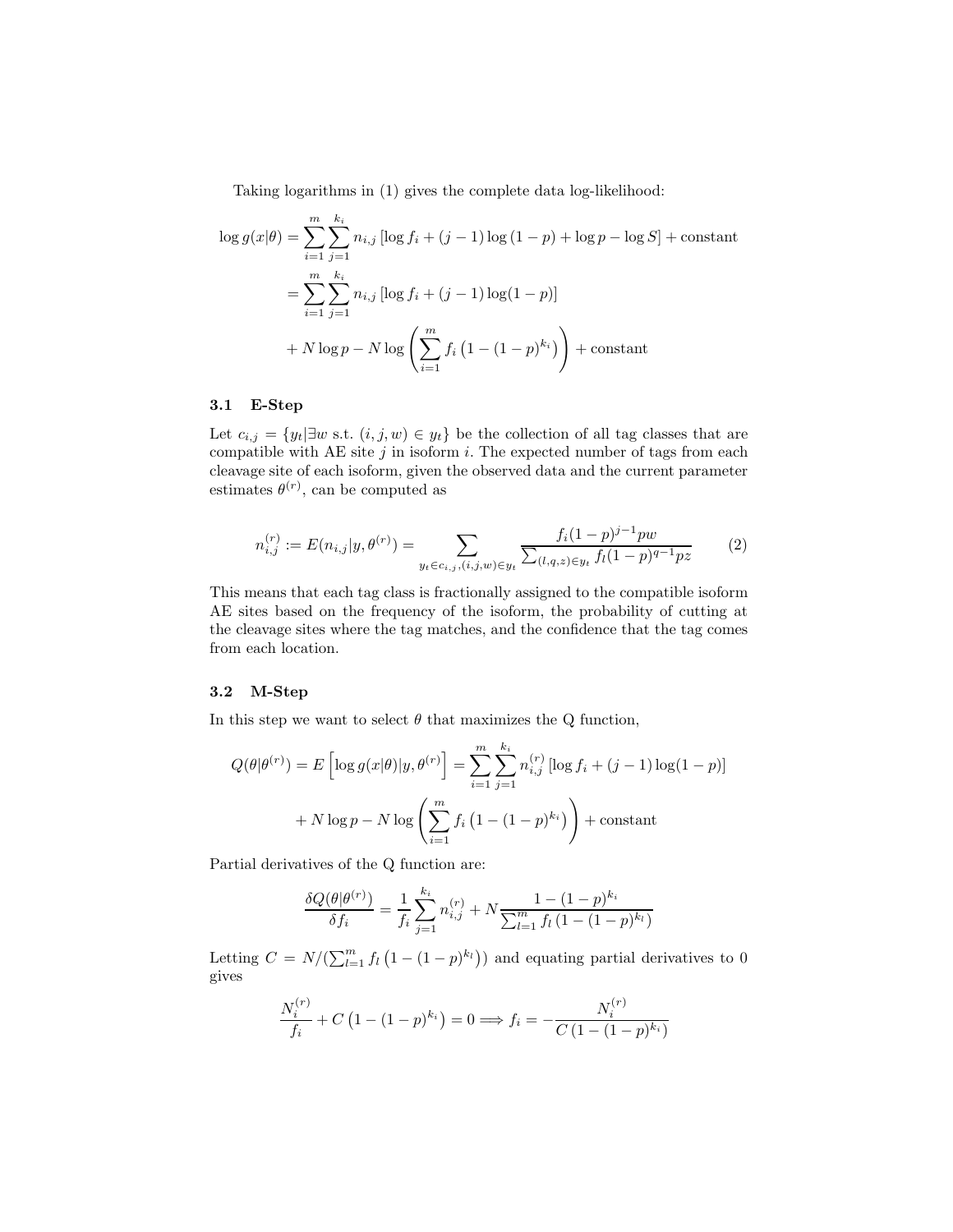Since  $\sum_{i=1}^{m} f_i = 1$  it follows that

$$
f_i = \frac{N_i^{(r)}}{1 - (1 - p)^{k_i}} \left( \sum_{l=1}^m \frac{N_l^{(r)}}{1 - (1 - p)^{k_l}} \right)^{-1} \tag{3}
$$

#### 3.3 Inferring p

In the above calculations we assumed that  $p$  is known, which may not be the case in practice. Assuming the geometric distribution of tags to sites, the observed tags of each isoform provide an independent estimate of  $p \, [10]$ . However, the presence of ambiguous tags complicates the estimation of p on an isoform-byisoform basis. In order to globally capture the value of  $p$  we incorporate it in the DGE-EM algorithm as a hidden variable and iteratively re-estimate it as the distribution of tags to isoforms changes from iteration to iteration.

We estimate the value of p as  $N^1/D$ , where D denotes the total number of RNA molecules with at least one AE site, and  $N^1 = \sum_{i=1}^m n_{i1}$  denotes the total number of tags coming from first AE sites. The total number of RNA molecules representing an isoform is computed as the number of tags coming from that isoform divided by the probability that the isoform is cut. This gives  $D = \sum_{i=1}^{m} N_i/(1-(1-p)^{k_i})$ , which happens to be the normalization term used in the M step of the algorithm.

#### 3.4 Implementation

For an efficient implementation, we pre-process AE sites in all the known isoform sequences. All tags that can be generated from these sites, assuming no errors, are stored in a trie data structure together with information about their original locations. Searching for a tag is performed by traversing the trie, permitting for as many jumps to neighboring branches as the maximum number of mismatches allowed. The Expectation Maximization part of DGE-EM, which follows after mapping, is given in Algorithm 1 (for simplicity, the re-estimation of  $p$  is omitted).

In practice, for performance reasons, tags with the same matching sites and weights are collapsed into one, keeping track of their multiplicity. Then the EM algorithm can process them all at once by factoring in their multiplicity when increasing the n(iso,site) counter. This greatly reduces the running time and memory footprint.

### 4 Results

#### 4.1 Experimental Setup

We conducted experiments on both real and simulated DGE and RNA-Seq datasets. In addition to estimates obtained by DGE-EM, for DGE data we also computed direct estimates from uniquely mapped tags; we refer to this method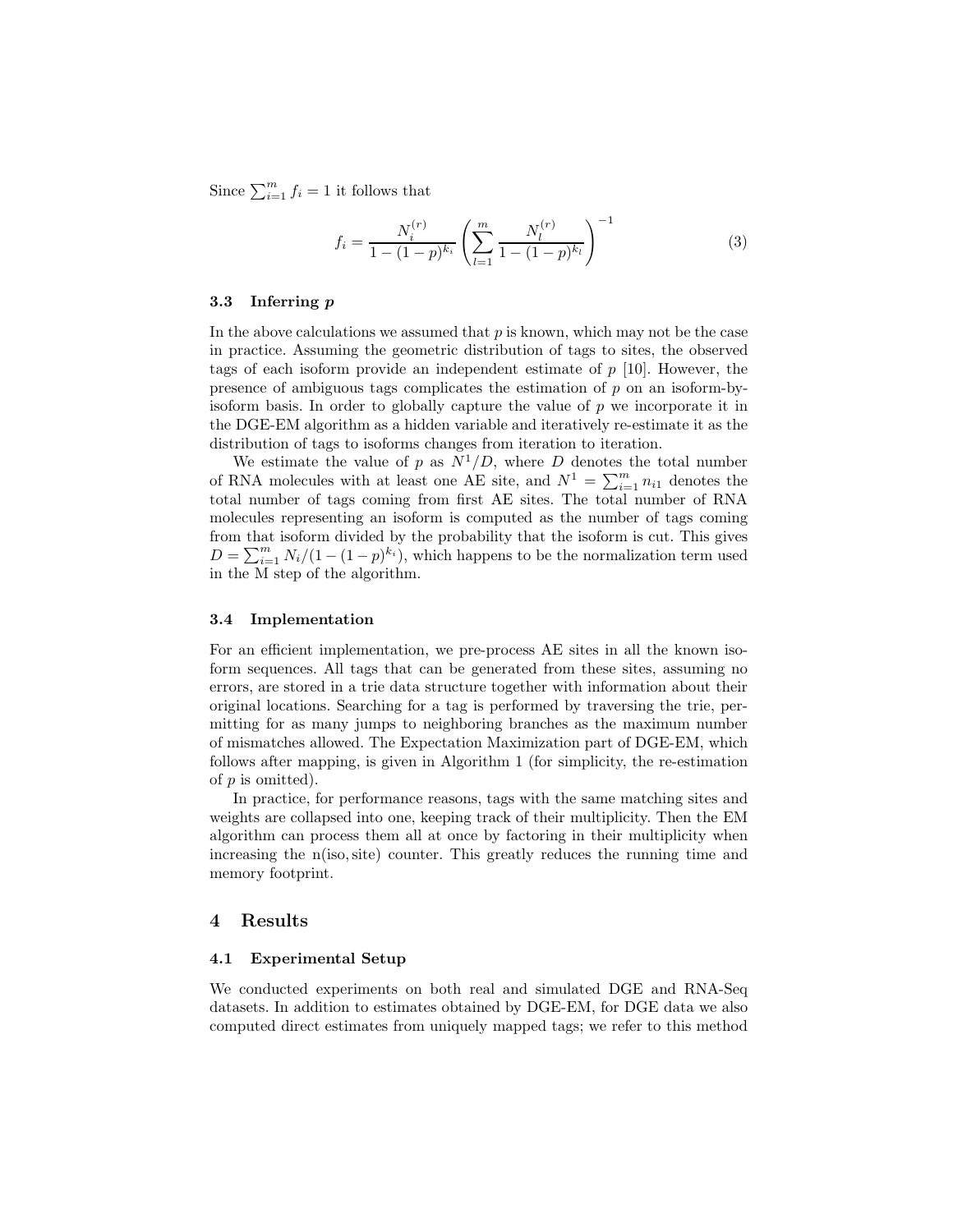#### Algorithm 1 DGE-EM algorithm

```
assign random values to all f(i)while not converged do
   initialize all n(iso, site) to 0
   for each tag class t do
       sum = \sum_{(\text{iso}, \text{site}, w) \in t} w \times f(\text{iso}) \times (1 - p)^{\text{site}-1}for (iso, site, w) \in t do
           n(\text{iso}, \text{site}) += w \times f(\text{iso}) \times (1 - p)^{\text{site}-1}/\text{sum}end for
   end for
   for each isoform i do
       N_i = \sum_{j=1}^{\text{sites}(i)} n(i,j)f(i) = N_i/(1-(1-p)^{\text{sites}(i)})end for
end while
```
as "Uniq". RNA-Seq data was analyzed using both our IsoEM algorithm [6], which was shown to outperform existing methods of isoform and gene expression level estimation, and the well-known Cufflinks algorithm [8]. As in previous works [4, 6], estimation accuracy was assessed using the median percent error (MPE), which gives the median value of the relative errors (in percentage) over all genes.

Real DGE datasets included nine libraries kindly provided to us (in fastq format) by the authors of [1]. These libraries were independently prepared and sequenced at multiple sites using 6 flow cells on Illumina Genome Analyzer (GA) I and II platforms, for a total of 35 lanes. The first eight libraries were prepared from the Ambion Human Brain Reference RNA, (Catalog #6050), henceforth referred to as HBRR and the ninth was prepared from the Stratagene Universal Human Reference RNA (Catalog #740000) henceforth referred to as UHRR.  $DpnII$ , with recognition site GATC, was used as anchoring enzyme and  $MmeI$ as tagging enzyme, resulting in approximately 238 million tags of length 20 across the 9 libraries. Unless otherwise indicated, Uniq estimates are based on uniquely mapped tags with 0 mismatches (63% of all tags) while for DGE-EM we used all tags mapped with at most 1 mismatch (83% of all tags) since preliminary experiments (Section 4.2) showed that these are the optimal settings for each algorithm.

For comparison, we downloaded from the SRA repository two RNA-Seq datasets for the HBRR sample and six RNA-Seq datasets for the UHRR sample (SRA study SRP001847 [2]) . Each RNA-Seq dataset contains between 47 and 92 million reads of length 35. We mapped RNA-Seq reads onto Ensembl known isoforms (version 59) using bowtie [3] after adding a polyA tail of 200 bases to each transcript. Allowing for up to two mismatches, we were able to map between 65% and 72% of the reads. We then ran IsoEM and Cufflinks assuming a mean fragment length of 200 bases with standard deviation 50.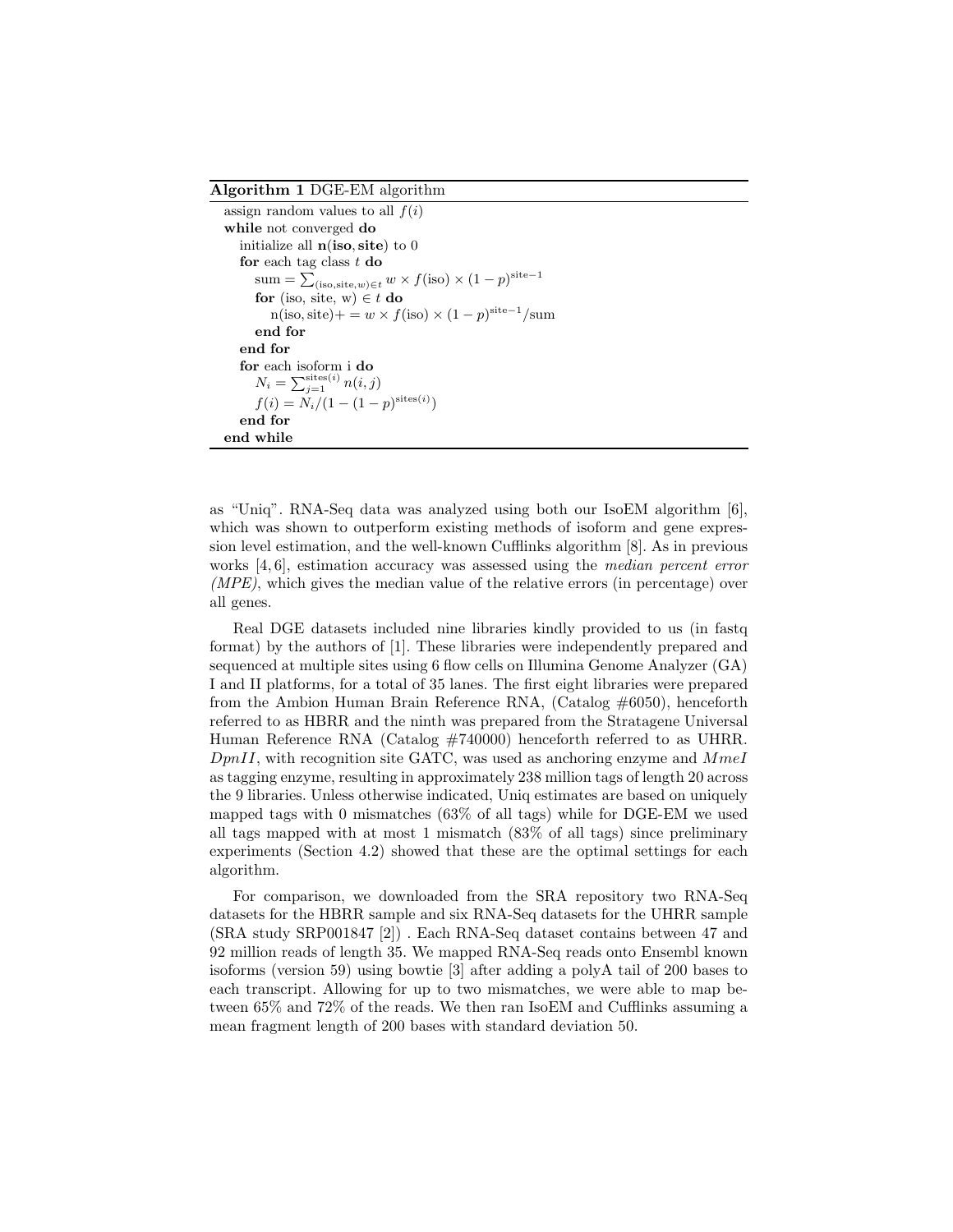To assess accuracy, gene expression levels estimated from real DGE and RNA-Seq datasets were compared against TaqMan qPCR measurements (GEO accession GPL4097) collected by the MicroArray Quality Control Consortium (MAQC). As described in [5], each TaqMan Assay was run in four replicates for each measured gene. POLR2A (ENSEMBL id ENSG00000181222) was chosen as the reference gene and each replicate CT was subtracted from the average POLR2A CT to give the log2 difference (delta CT). For delta CT calculations, a CT value of 35 was used for any replicate that had  $CT > 35$ . Normalized expression values are reported:  $2^{\text{(CT of POLR2A)} - \text{(CT of the tested gene)}}$ . We used the average of the qPCR expression values in the four replicates as the ground truth. After mapping gene names to Ensembl gene IDs using the HUGO Gene Nomenclature Committee (HGNC) database, we got TaqMan qPCR expression levels for 832 Ensembl genes. Expression levels inferred from DGE and RNA-Seq data were similarly divided by the expression level inferred for POLR2A prior to computing accuracy.

Synthetic error-free DGE and RNA-Seq data was generated using an approach similar to that described in [6]. Briefly, the human genome sequence (hg19, NCBI build 37) was downloaded from UCSC and used as reference. We used isoforms in the UCSC KnownGenes table  $(n = 77, 614)$ , and defined genes as clusters of known isoforms in the GNFAtlas2 table ( $n = 19,625$ ). We conducted simulations based on gene expression levels for five different tissues in GNFAtlas2. The simulated frequency of isoforms within gene clusters followed a geometric distribution with ratio 0.5. For DGE we simulated data for all restriction enzymes with 4-base long recognition sites from the Restriction Enzyme Database (REBASE), assuming either complete digestion  $(p = 1)$  or partial digestion with  $p = 0.5$ . For RNA-Seq we simulated fragments of mean length 250 and standard deviation 25 and simulated polyA tails with uniform length of 250bp. For all simulated data mapping was done without allowing mismatches.

### 4.2 DGE-EM Outperforms Uniq

The algorithm referred to as Uniq quantifies gene expression based on the number of tags that match one or more cleavage sites in isoforms belonging to the same gene. These tags are unique with respect to the source gene. Figure 3 compares the accuracy of Uniq and DGE-EM on library 4 from the HBRR sample, with the number of allowed mismatches varying between 0 and 2. As expected, counting only perfectly mapped tags gives the best accuracy for Uniq, since with the number of mismatches we increase the ambiguity of the tags, and thus reduce the number of unique ones. When run with 0 mismatches, DGE-EM already outperforms Uniq, but the accuracy improvement is limited by the fact that it cannot tolerate any sequencing errors (tags including errors are either ignored, or, worse, mapped at an incorrect location). Allowing 1 mismatch per tag gives the best accuracy of all compared methods, but further increasing the number of mismatches to 2 leads to accuracy below that achieved when using exact matches only, likely due to the introduction of excessive tag ambiguity for data for which the error rate is well below 10%.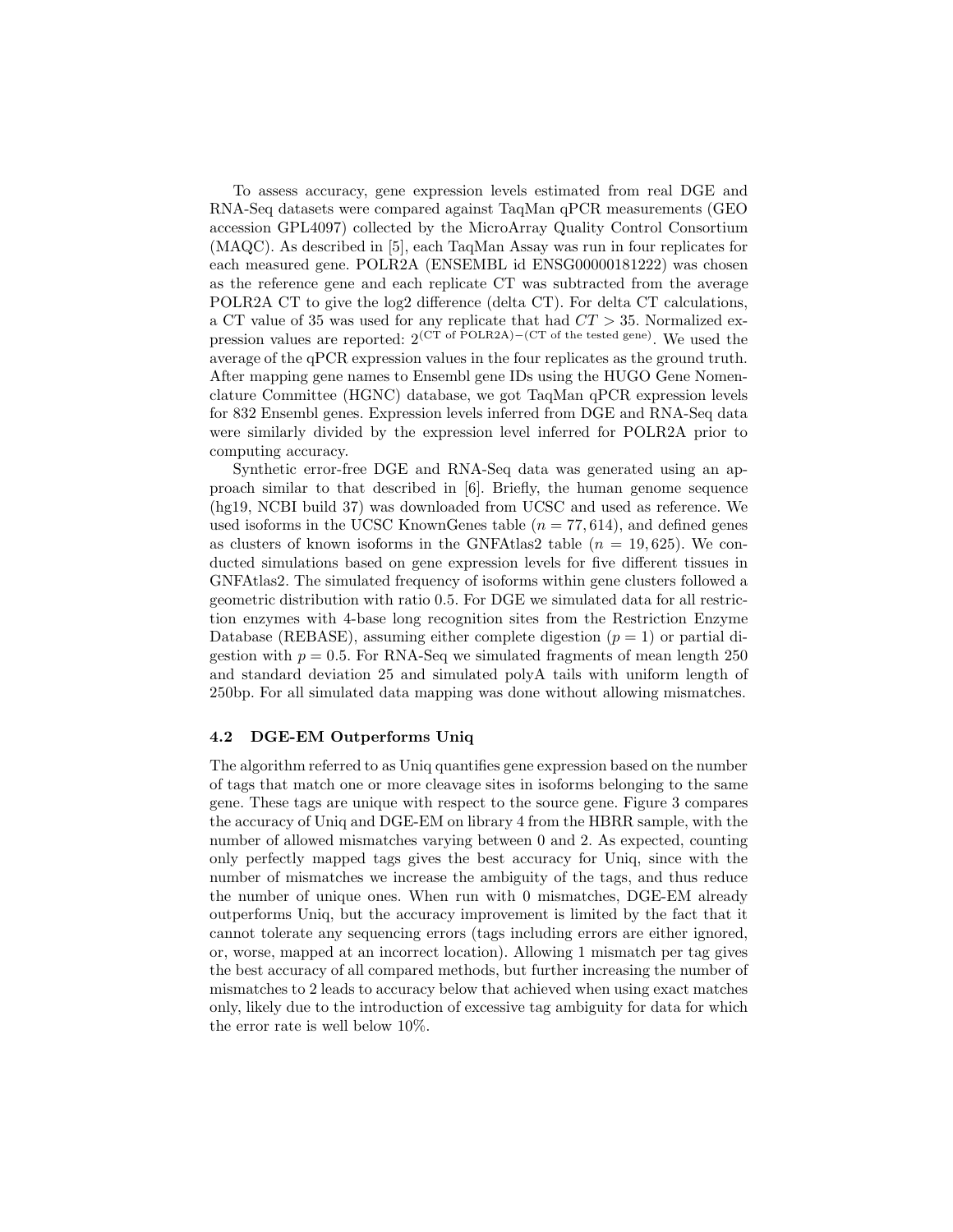

Fig. 3. Median Percent Error of DGE-EM and Uniq estimates for varying number of allowed mismatches and DGE tags generated from the HBRR library 4.

### 4.3 Comparison of DGE and RNA-Seq Protocols

Figure 4 shows the gene expression estimation accuracy for 9 DGE and 8 RNA-Seq libraries generated from the HBRR and UHRR MAQC sample. All DGE estimates were obtained using the DGE-EM algorithm, while for RNA-Seq data we used both IsoEM [6] and the well-known Cufflinks algorithm [8]. The cutting probability inferred by DGE-EM is almost the same for all libraries, with a mean of 0.8837 and standard deviation 0.0049. This is slightly higher than the estimated value of  $70-80\%$  suggested in the original study [1], possibly due to their discarding of non-uniq or non-perfectly matched tags. Normalized for sequencing cost, DGE performance is comparable to that of RNA-Seq estimates obtained by IsoEM, with accuracy differences between libraries produced using different protocols within the range of library-to-library variability within each of the two protocols. The MPE of estimates generated from RNA-Seq data by Cufflinks is significantly higher than that of IsoEM and DGE-EM estimates, suggesting that accurate analysis methods are at least as important as the sequencing protocol.

### 4.4 Possible DGE Assay Optimizations

To assess accuracy of DGE estimates under various protocol parameters, we conducted an extensive simulation study where we varied the anchoring enzyme used, the number of tags, the tag length and the cutting probability. We tested all restriction enzymes with 4-base long recognition sites from REBASE. Figure 5(a) gives MPE values obtained by the Unique and DGE-EM algorithms for a subset of these enzymes on synthetic datasets with 30 million tags of length 21, simulated assuming either complete or  $p = 0.5$  partial digest. Figure 5(b) gives the percentage of genes cut and the percentage of uniquely mapped DGE tags for each of these enzymes. These results suggest that using enzymes with high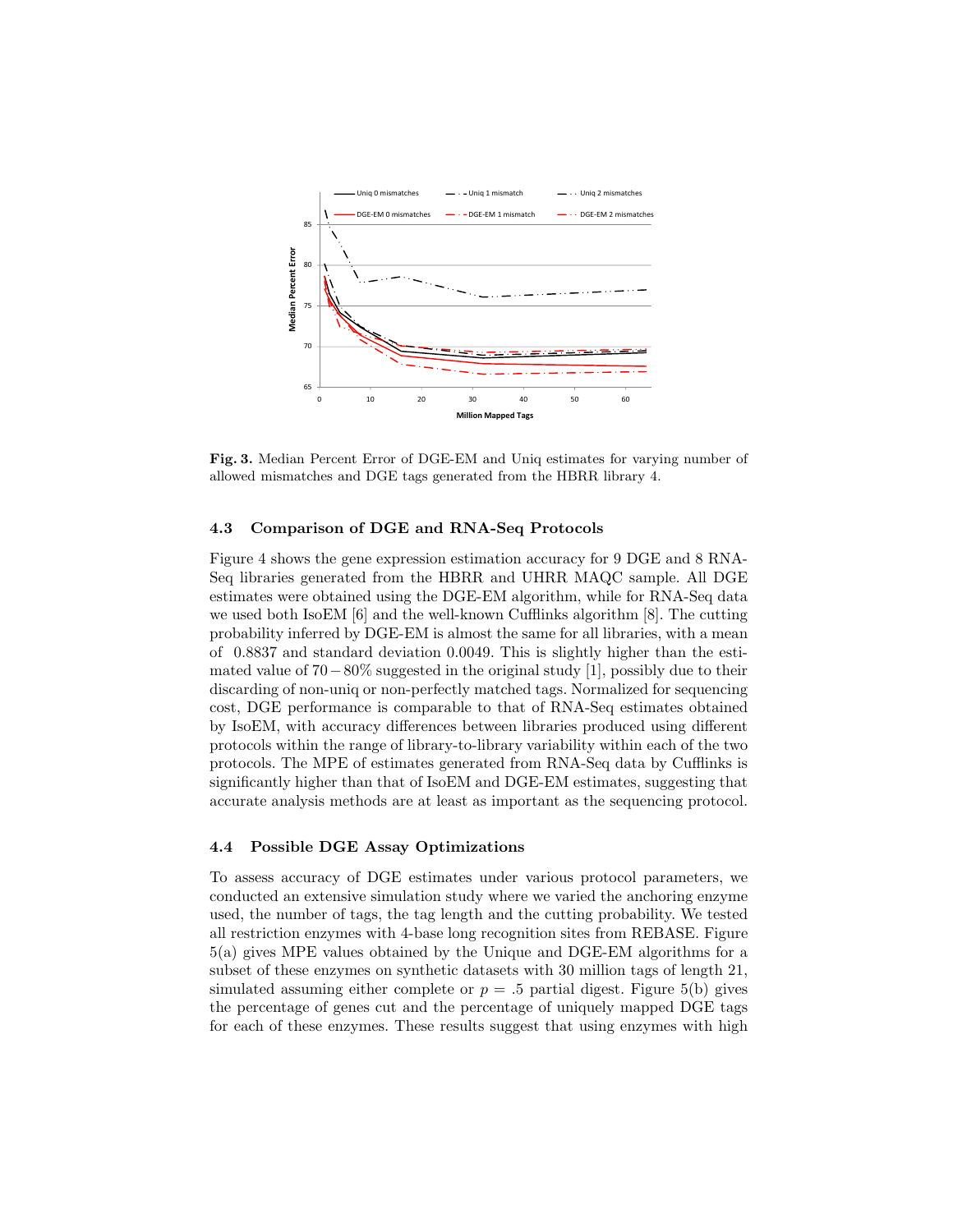

Fig. 4. Median Percent Error of DGE-EM, IsoEM, and Cufflinks estimates from varying amounts of DGE/RNA-Seq data generated from the HBRR MAQC sample.

percentage of genes cut leads to improvements in accuracy. In particular, enzymes like NlaIII (previously used in [9]) with recognition site CATG and CviJI with degenerate recognition site RGCY (R=G or A, Y=C or T) cut more genes than the DpnII (GATC) enzyme used to generate the MAQC DGE libraries, and yield better accuracy for both Uniq and DGE-EM estimates. Furthermore, for every anchoring enzyme, partial digestion with  $p = .5$  yields an improved DGE-EM accuracy compared to complete digestion. Interestingly, Unique estimates are less accurate for partial digest due to the smaller percentage of uniquely mapped reads. For comparison, IsoEM estimates based on 30 million RNA-Seq tags of length 21 yield an MPE of 8.3.

### 5 Conclusions

In this paper we introduce a novel expectation-maximization algorithm, called DGE-EM, for inference of gene-specific expression levels from DGE tags. Our algorithm takes into account alternative splicing isoforms and tags that map at multiple locations in the genome within a unified statistical model, and can further correct for incomplete digestion and sequencing errors. Experimental results on both real and simulated data show that DGE-EM outperforms commonly used estimation methods based on unique tag counting. DGE-EM has cost-normalized accuracy comparable to that achieved by state-of-the-art RNA-Seq estimation algorithms on the tested real datasets, and outperforms them on error-free synthetic data. Simulation results suggest that further accuracy improvements can be achieved by tuning DGE protocol parameters such as the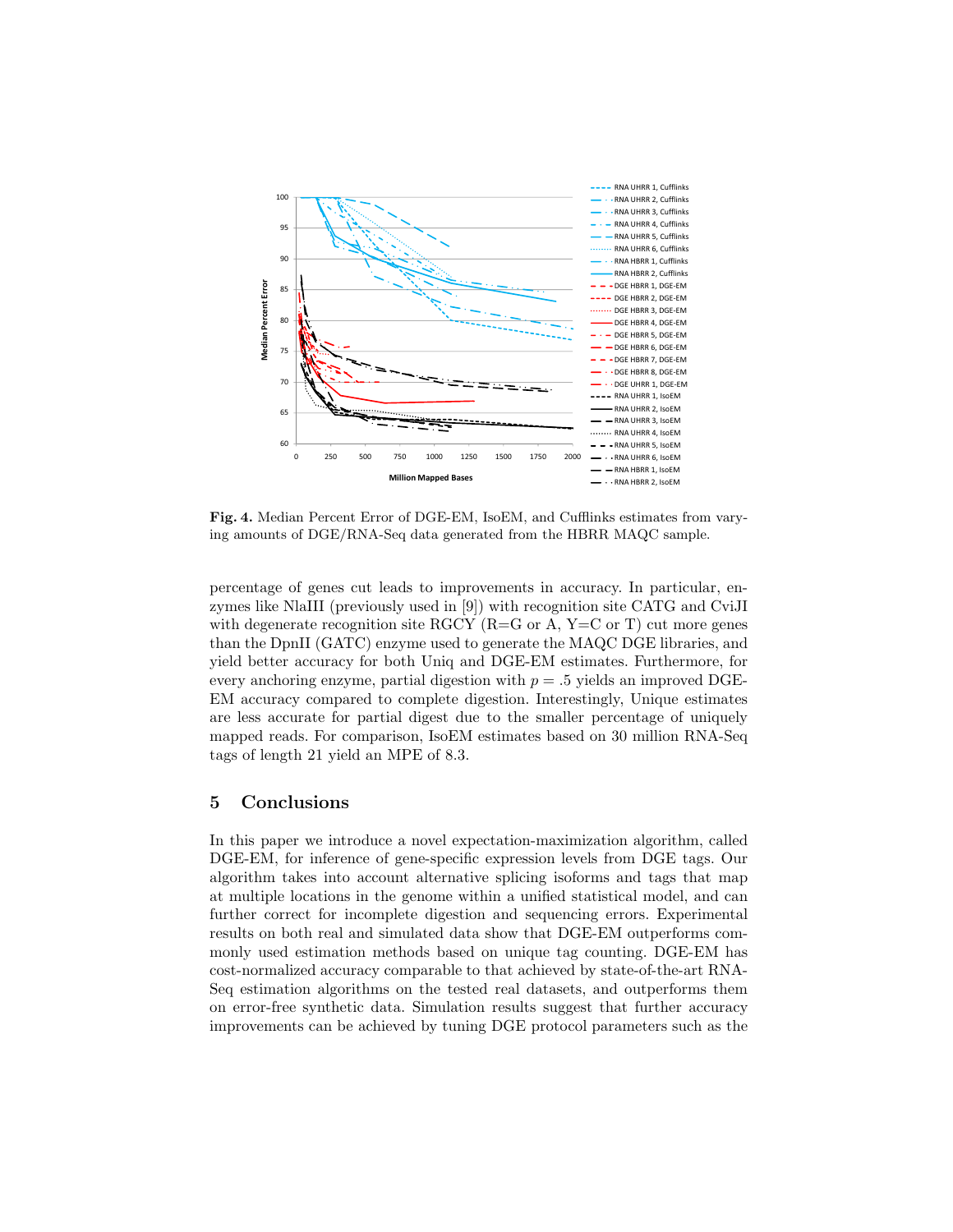degeneracy of the anchoring enzyme and cutting probability. It would be interesting to experimentally test this hypothesis.

## Acknowledgment

This work has been supported in part by NSF awards IIS-0546457 and IIS-0916948. The authors wish to thank Yan Asmann for kindly providing us with the DGE data from [1].

## References

- 1. Y. Asmann, E.W. Klee, E.A. Thompson, E. Perez, S. Middha, A. Oberg, T. Therneau, D. Smith, G. Poland, E. Wieben, and J.-P. Kocher. 3' tag digital gene expression profiling of human brain and universal reference RNA using Illumina Genome Analyzer. BMC Genomics, 10(1):531, 2009.
- 2. J. Bullard, E. Purdom, K. Hansen, and S. Dudoit. Evaluation of statistical methods for normalization and differential expression in mRNA-Seq experiments. BMC Bioinformatics, 11(1):94, 2010.
- 3. B. Langmead, C. Trapnell, M. Pop, and S. Salzberg. Ultrafast and memoryefficient alignment of short DNA sequences to the human genome. Genome Biology, 10(3):R25, 2009.
- 4. B. Li, V. Ruotti, R.M. Stewart, J.A. Thomson, and C.N. Dewey. RNA-Seq gene expression estimation with read mapping uncertainty. Bioinformatics, 26(4):493– 500, 2010.
- 5. MAQC Consortium. The Microarray Quality Control (MAQC) project shows inter- and intraplatform reproducibility of gene expression measurements. Nature Biotechnology, 24(9):1151–1161, September 2006.
- 6. Marius Nicolae, Serghei Mangul, Ion I. Mandoiu, and Alexander Zelikovsky. Estimation of alternative splicing isoform frequencies from RNA-Seq data. In Vincent Moulton and Mona Singh, editors, Proc. WABI, volume 6293 of Lecture Notes in Computer Science, pages 202–214. Springer, 2010.
- 7. Peter A. 't Hoen, Yavuz Ariyurek, Helene H. Thygesen, Erno Vreugdenhil, Rolf H. Vossen, Ren´ee X. de Menezes, Judith M. Boer, Gert-Jan J. van Ommen, and Johan T. den Dunnen. Deep sequencing-based expression analysis shows major advances in robustness, resolution and inter-lab portability over five microarray platforms. Nucleic acids research, 36(21):e141+, 2008.
- 8. C. Trapnell, B.A. Williams, G. Pertea, A. Mortazavi, G. Kwan, M.J. van Baren, S.L. Salzberg, B.J. Wold, and L. Pachter. Transcript assembly and quantification by RNA-Seq reveals unannotated transcripts and isoform switching during cell differentiation. Nature biotechnology, 28(5):511-515, 2010.
- 9. Zhenhua Jeremy Wu, Clifford A. Meyer, Sibgat Choudhury, Michail Shipitsin, Reo Maruyama, Marina Bessarabova, Tatiana Nikolskaya, Saraswati Sukumar, Armin Schwartzman, Jun S. Liu, Kornelia Polyak, and X. Shirley Liu. Gene expression profiling of human breast tissue samples using SAGE-Seq. Genome Research, 20(12):1730–1739, 2010.
- 10. R. Zaretzki, M. Gilchrist, W. Briggs, and A. Armagan. Bias correction and Bayesian analysis of aggregate counts in SAGE libraries. BMC Bioinformatics, 11(1):72, 2010.